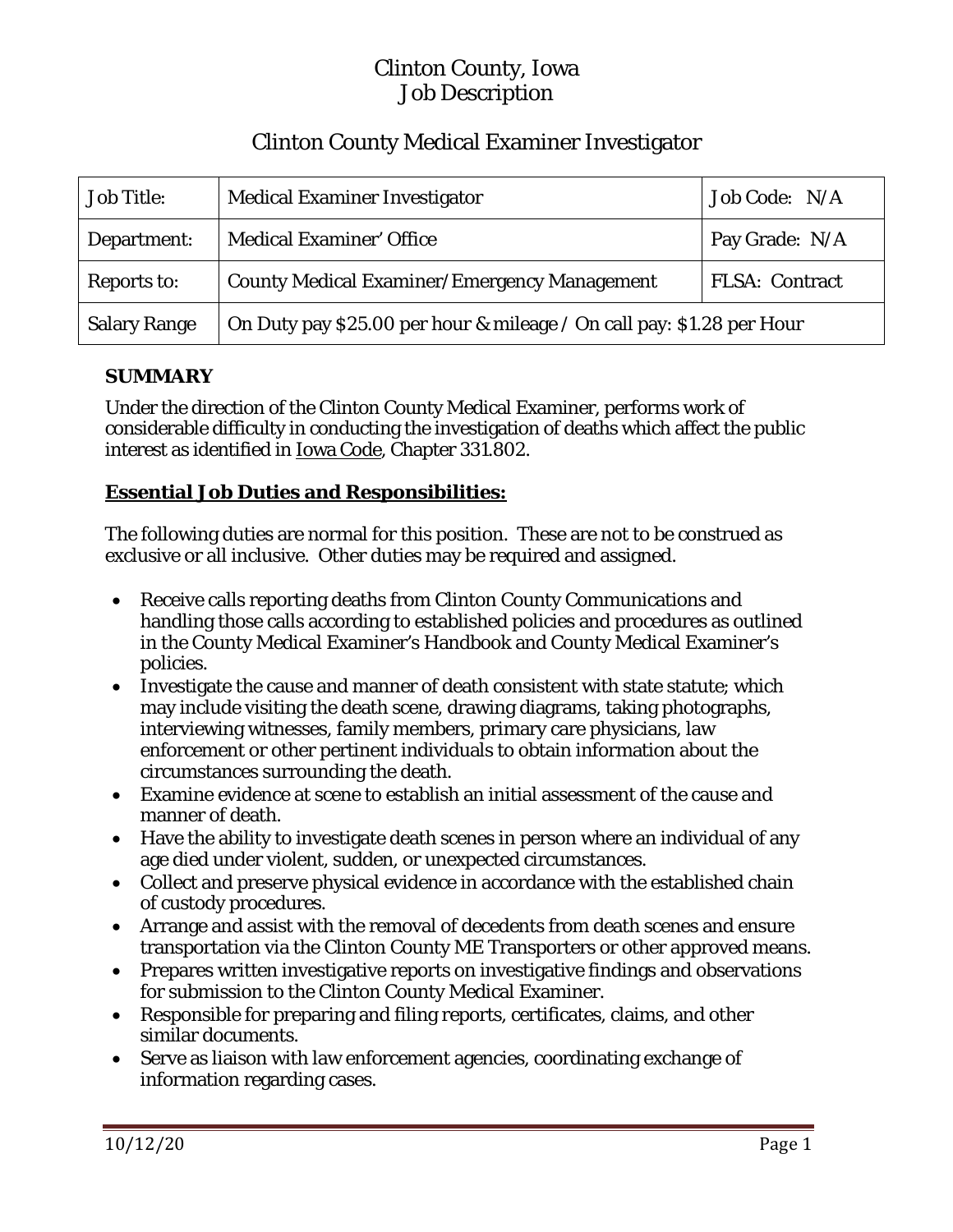- Consult with the Clinton County Medical Examiner regarding necessary followup information required for case investigation.
- Facilitate organ donation in applicable cases.
- Testify in both civil and criminal courts when subpoenaed.
- Attend work-related meetings/required trainings and professional development opportunities to keep well informed on trends and procedures in death field investigations.
- Establish effective working relationships with medical professionals, City/County governmental officials, law enforcement agencies, fire departments and the general public.

#### **Minimum Qualifications Requirements - (Education and Experience):**

Graduation from a two year college or university with major coursework in nursing, medicine, or other health related field, and/or two (2) years' experience as a licensed or certified nurse or medical care provider, or any equivalent combination of training and experience that will have provided the required knowledge, skills, and abilities.

Must successfully complete the St. Louis University School of Medicine's Basic Death Investigation course prior to or within two years of employment. Obtain American Board of Medicolegal Death Investigators (ABMDI) certification prior to or within five years of appointment.

Residence: Residence of Clinton County Iowa and must be able to arrive on the scene within one hour.

Additional requirements:

- have a valid driver's license and maintain it during the course of employment
- have available transportation during on-call periods
- be insurable under county liability coverage
- available to work nights, weekends, and holidays as scheduled
- have a personal cellular telephone and be able to access the internet from home work location

Appointment must be approved by the County Board of Supervisors, County Medical Examiner and State Medical Examiner.

### **Minimum Qualifications – (Knowledge, Skills and Abilities)**

- Knowledge and ability to apply laws, policies, procedures and protocols of death investigations.
- Knowledge of the legal provisions concerning collection and admission of evidence in court.
- Knowledge of Iowa laws as they pertain to the duties of the position.
- Knowledge of human anatomy, physiology, medical terminology, forensic pathology, police & forensic science, pharmacology and emergency medical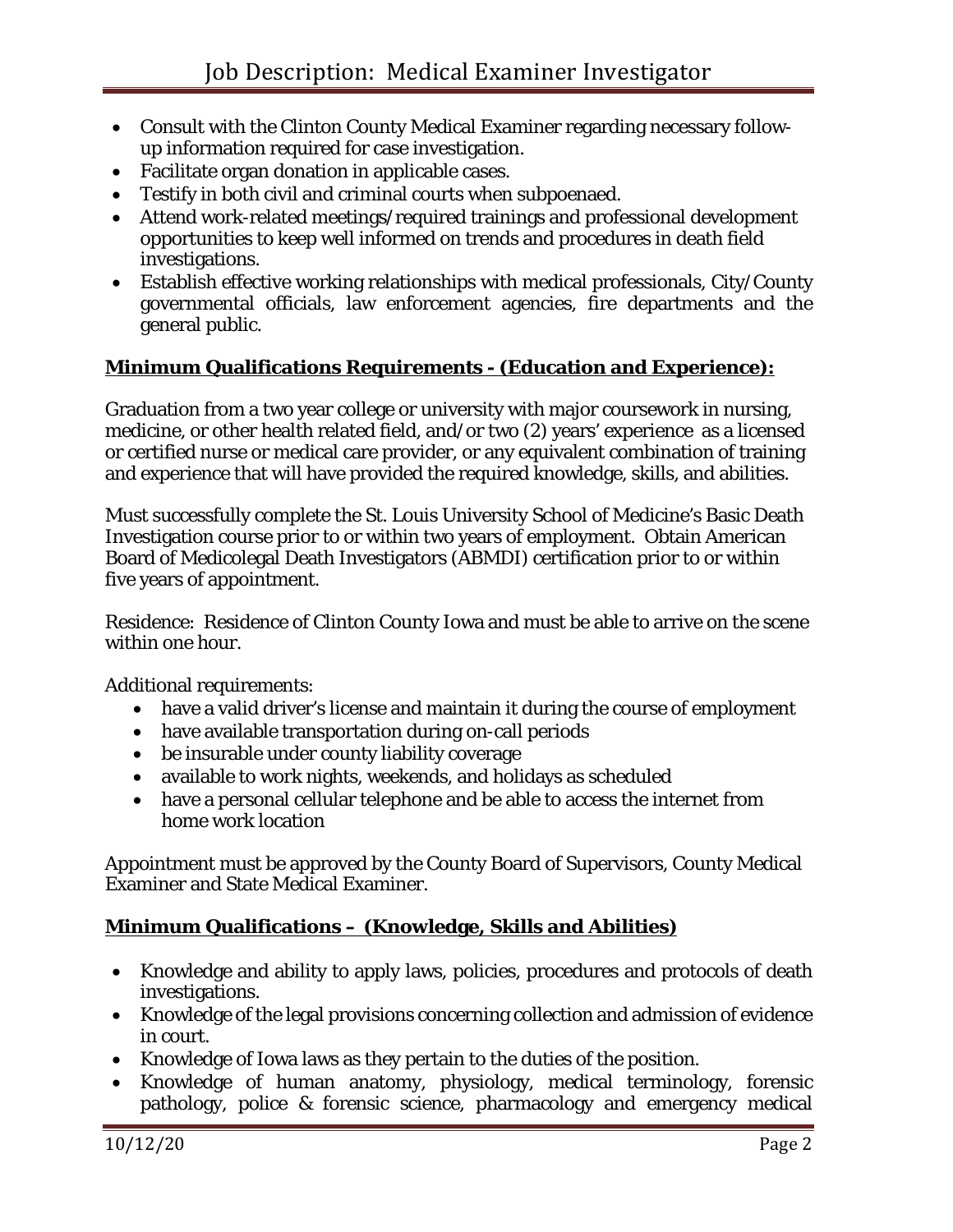services.

- Skill in identification and assessment of wounds to the human body.
- Skill in photography and other identification techniques.
- Effective written and oral communication skills; ability to interview relevant parties during stressful conditions.
- Computer and related technology skills required; must be proficient in the use of Microsoft Office including Word, Excel and Outlook; must be able to upload and send digital photos, reports and related information to appropriate parties.
- Ability to view situations with objectivity and the ability to conduct several investigations simultaneously.
- Must be detail oriented and have the ability to accurately compile reports for submission to the Clinton County Medical Examiner.
- Ability to follow written and verbal directions and to complete assigned tasks on schedule.
- Ability to work independently or as part of a team and interact appropriately with others.
- Ability to quickly analyze, retain composure, and apply procedures utilizing sound independent judgment and actions in stressful situations, occasionally in dangerous environments.
- Ability to maintain confidentiality and security of information as appropriate.
- Display high standards of ethical conduct, honesty, and integrity.
- Work and communicate with others in a polite, courteous, and cooperative manner and is committed to quality service.

### **Work Schedule:**

• Through the use of a Doodle calendar, Investigators will provide their availability for the upcoming month to take call. Call time is broken into a minimum of 3 hour blocks. You can sign up for as many blocks of time as you are able to cover for that month. Once all Investigators have completed the Doodle calendar and returned it to Emergency Management, an on call schedule will be created for that month. The investigator will be required to cover any and all call time that they sign up for. It is up to the Investigator to find someone to cover your shift should you not be able to fulfill the shift you signed up for.

# **Physical Demands:**

- Ability to push, pull and move objects/bodies up to 50 pounds and assist in moving heavier objects/bodies.
- Ability to squat, bend, and twist from the waist.
- Ability to load/unload bodies from the Medical Examiner's vehicle.
- Ability to work out of doors in all weather conditions, including exposure to rain, snow, cold, heat.
- Ability to walk on uneven surfaces. Must be able to tolerate and work in hazardous environments, handle sights, sounds, and odors in a sometimes stressful environment.